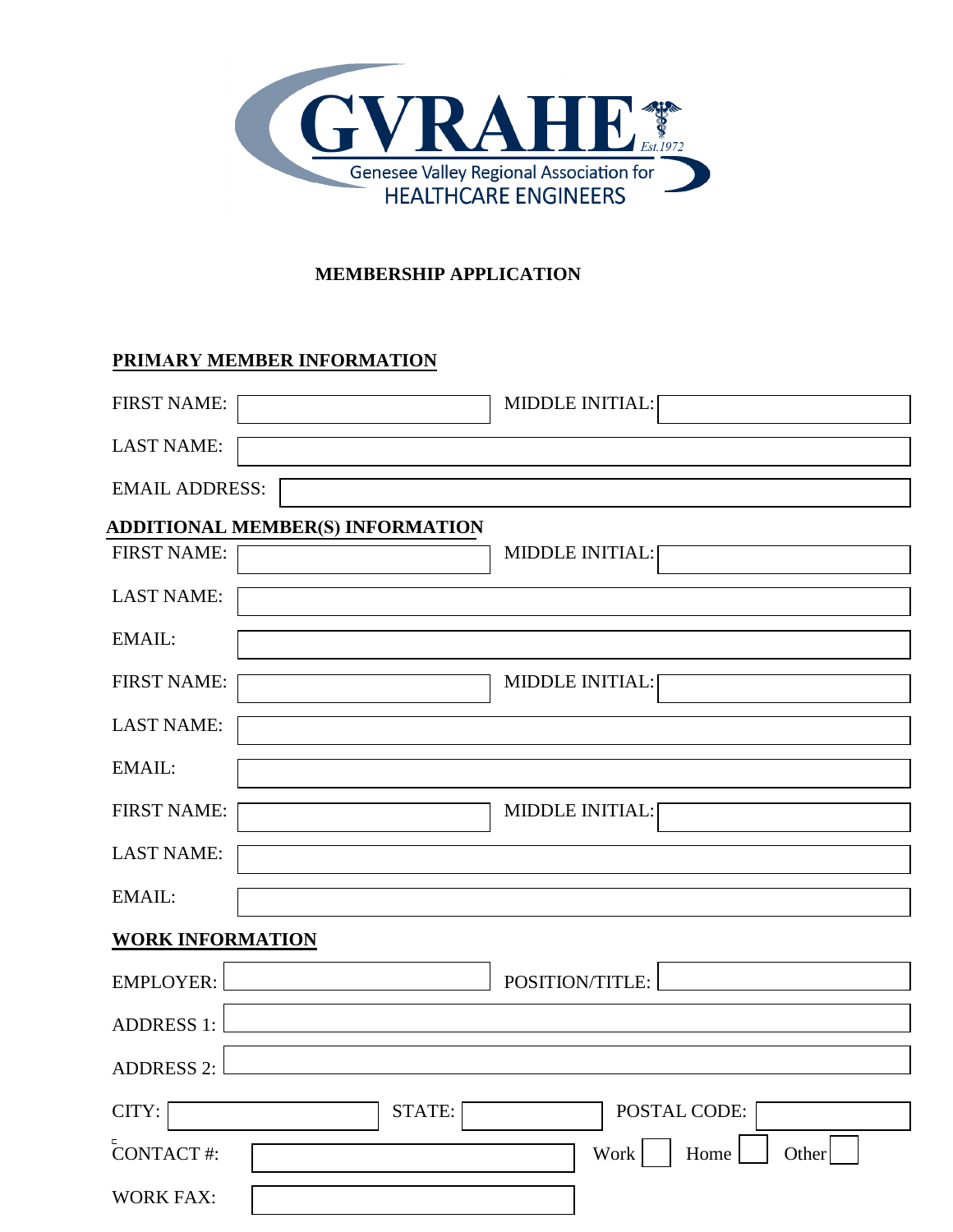

## **MEMBERSHIP CATEGORIES AND DUES**

#### **Please check one:**

o Active Member (\$100 Annual per Primary Member + \$20 Each per each Additional)

**Members actively engaged and working within the healthcare engineering field who work directly for a hospital, healthcare provider organization or medical research facility.** At the discretion of the officers, any Active Member whose circumstances change so that they no longer meet the criterion for active membership may be allowed to continue their membership status for the remainder of the current dues period and/or term of office.

#### o Associate Member (\$250 Annual per Primary Member + \$50 Each per each Additional)

Any Active Member who through circumstance no longer meets the requirements for Active Membership but who wishes to maintain his/her affiliation with the Association may become an Associate member by payment of dues at the Associate Member's rate. Associate Members may also be r**epresentatives of allied professional trades, e.g. architectural/engineering firm representatives, manufacturer's representatives, etc.** Associate members are not allowed to make motions or vote in any matter of business, serve in any of the Association's elected offices or serve as a Chapter Representative.

#### o Honorary Member (No dues)

Any member with a minimum of five years in the Association who has retired from active work in the hospital field will be eligible to be carried on the rolls as an "Honorary Member" without assessment of dues. Application must be made by the retiring member, in writing to the Secretary, requesting transfer from Active Membership to Honorary Membership.

Are you currently an ASHE Member?  $\Box$  Yes  $\Box$  No

Are you currently a certified as a Healthcare Facility Manager (CHFM)?  $\Box$  Yes  $\Box$  No

## **Please indicate your areas of interest in GVRAHE: (Check all that apply)**

- o Facilities Management (IC-FM)
- o Clinical Biomedical Engineering (IC-C-B)
- o Construction Management (IC-CM)
- o Energy Management (IC-EM)
- o Facility Design (IC-FD)
- o Facility Maintenance (IC-FMAINT)
- o Plant Engineering (IC-PE)
- o Safety Management (IC-SM)
- o Security Management (IC-SEC)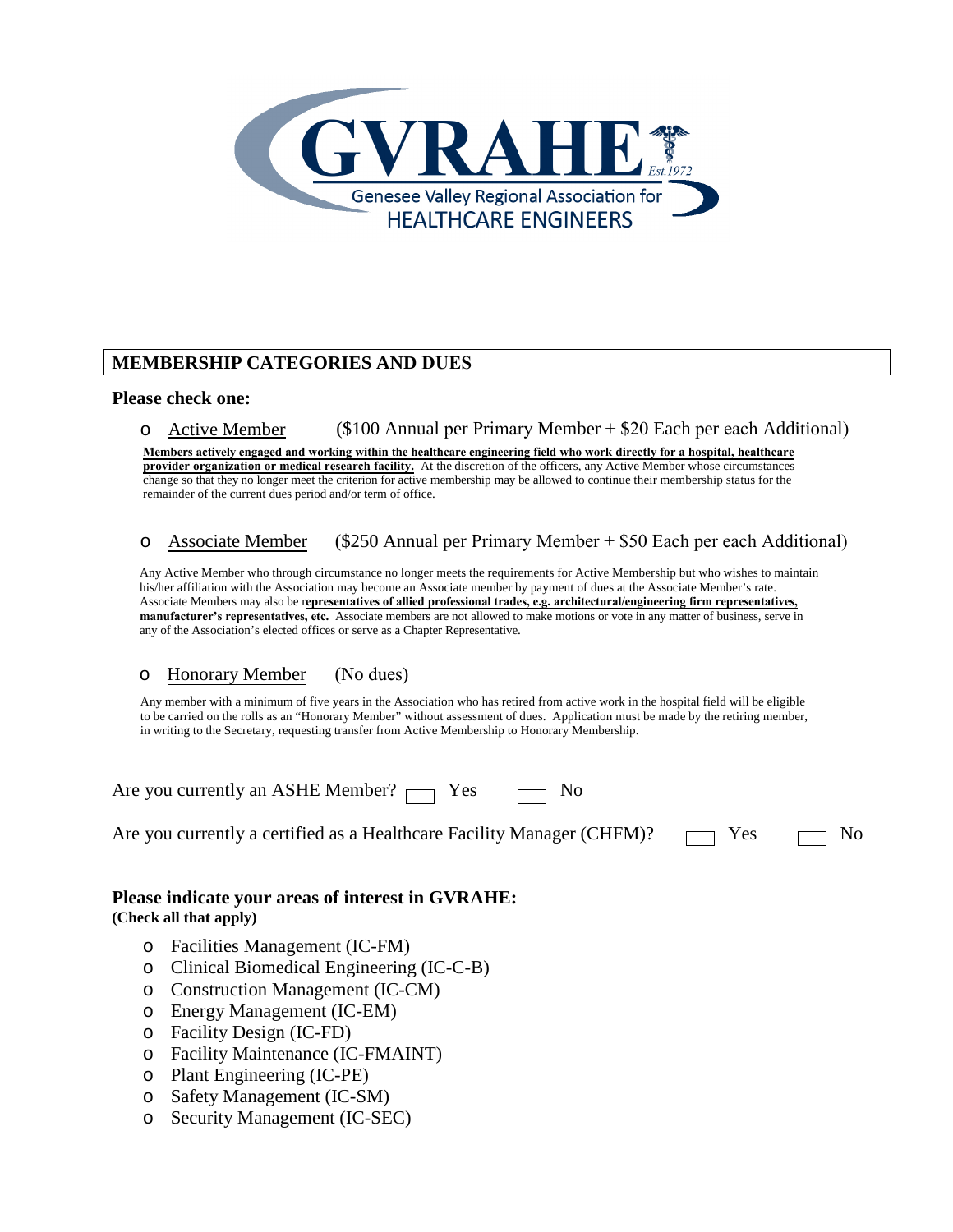

# **MEMBERSHIP CATEGORIES AND DUES (cont'd.)**

## **Please indicate the type of business you work for:**

- o Health Care Facility
- o Architectural Firm
- o Contract Service Provider
- o Engineering Firm
- o Manufacturer/Distributor/Sales
- o Utility/Energy Service Provider

**Remittance of dues are payable to GVRAHE and should accompany this application. If you are mailing dues and application, please remit to:** 

**GVRAHE P.O. Box 124 Scottsville, NY 14546**

Phone: (585) 275-6807